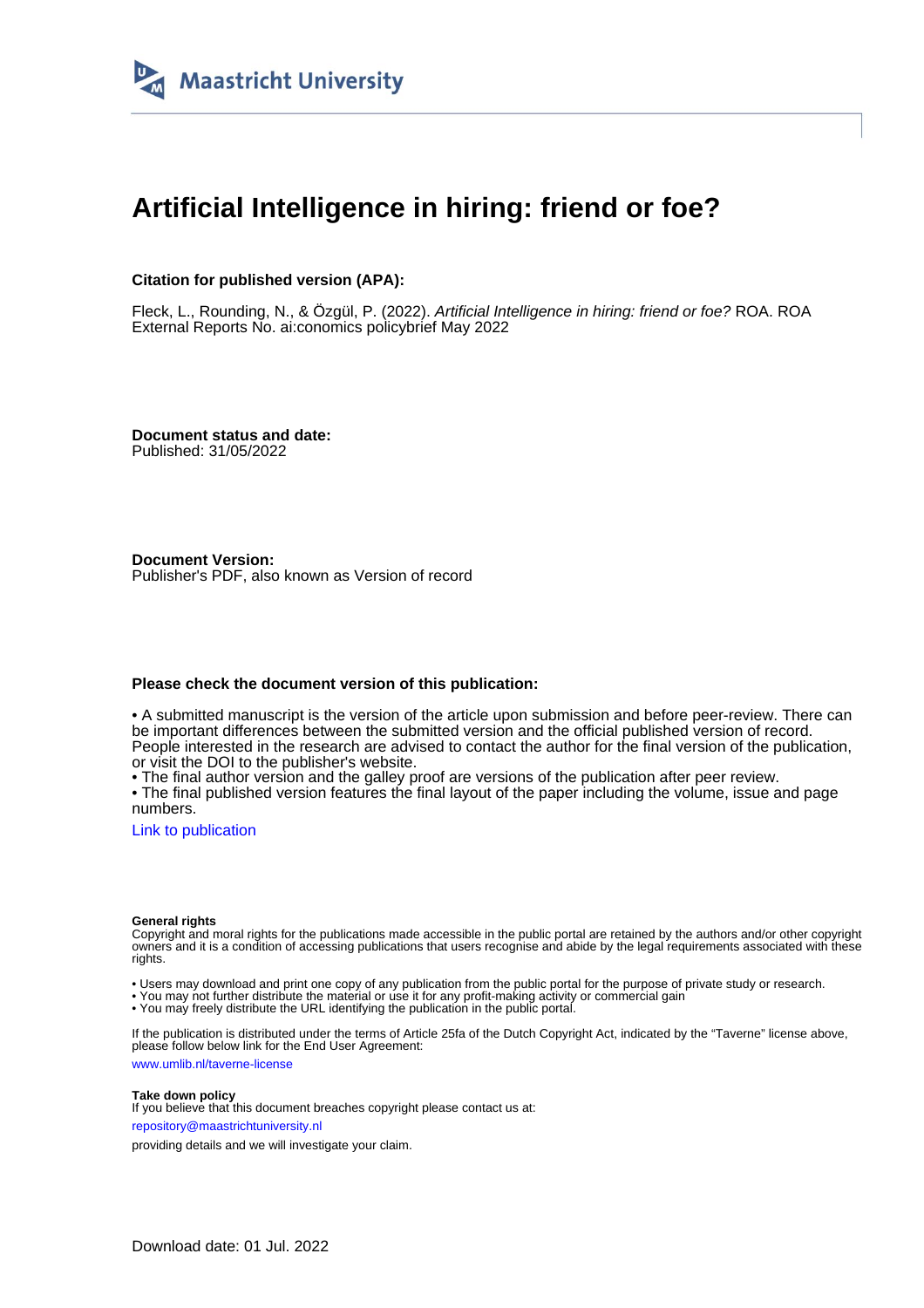# **ai:conomics** policy*brief*

## *Artificial Intelligence* **in Hiring: Friend or Foe?**

**Fleck, L., Rounding, N., and Özgül, P**

#### **Key messages**

**May** 2022

- The inclusion of artificial intelligence (AI) in hiring practices can have important implications on the extent and magnitude of discrimination in labour markets. Persistent bias can further contribute to rising inequalities, skill mismatch and inefficient labour market outcomes.
- While AI can potentially reduce discrimination by increasing the diversity of successful candidates due to its ability to predict and reach objective decision-making, this does not hold for each case in practice.
- Under certain circumstances, AI can further exacerbate worker discrimination by replicating human biases and producing unfair outcomes at the expense of certain individual groups.
- Outcomes of AI-based hiring highly depend on the specific algorithm design. If a poor algorithm design can manifest in poor hiring decisions, it is a crucial aspect to factor in when introducing AI to the hiring process.
- Workers' perception on the fairness of AI might have a stronger influence on the hiring process and self-selection of workers than the actual fairness of AI. Worker perception therefore becomes a critical ingredient when making informed choices about algorithm designs as well as policies for its ethical implementation.

#### **1. Introduction**

Being a powerful predictive technology, artificial intelligence (AI) can be adopted by firms to increase efficiency within various processes, one of them being the hiring practices in human resource management (HRM) (Bogen & Rieke, 2018; Gonzalez et al., 2019; Tambe et al., 2019). As there are a multitude of different opinions and concerns about AI implementation<sup>1</sup> in hiring, we aim to focus on one specific debate: whether it has the potential to increase or reduce discrimination. Discrimination within hiring is a long-studied phenomenon, that is often based on recruiters' unconscious, interpersonal bias, and subjective judgements about people based on different personal characteristics<sup>2</sup>. In a larger scheme, discrimination contributes to inequalities in the labour market (Banks & Ford, 2008) by granting access to attractive employment opportunities for individuals from overrepresented groups while simultaneously restricting the access for other groups. Discrimination also leads to skills mismatch and inefficient allocation of resources (McGowan & Andrews, 2015). AI technology does not naturally have preferences for hiring a candidate with a certain appearance, a specific name hinting at a

**<sup>1.</sup>** To find out more on the current debate on AI implementation and its overall effects on labour markets, see the [first ai:co](https://cris.maastrichtuniversity.nl/ws/portalfiles/portal/76751921/aiconomics_policybrief_eng.pdf)[nomics policy brief.](https://cris.maastrichtuniversity.nl/ws/portalfiles/portal/76751921/aiconomics_policybrief_eng.pdf)

**<sup>2.</sup>** See Box below for more in-depth discussion on discrimination in labour markets.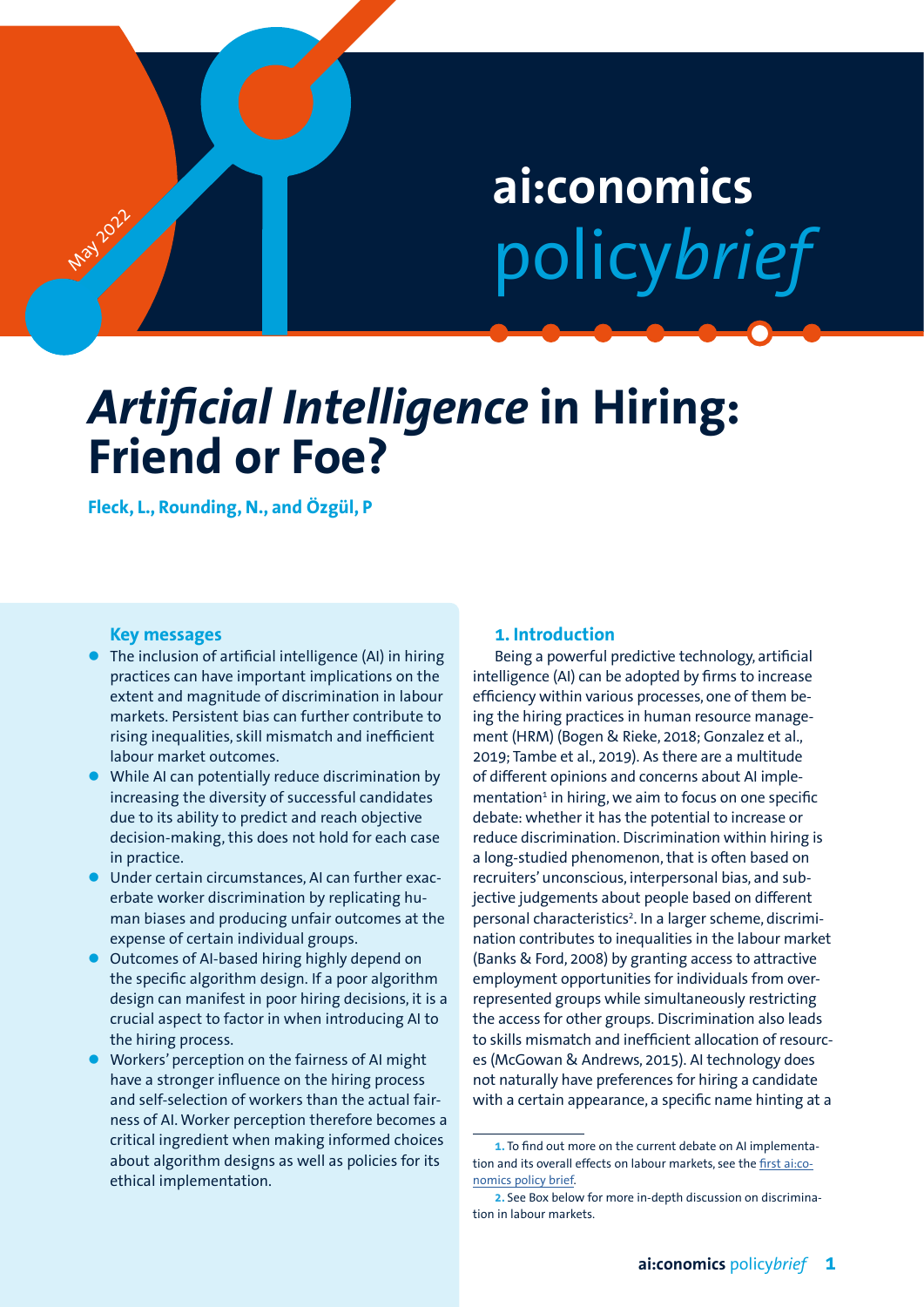nationality, or a degree from a certain college, among others. One of the strongest potential advantages of AI technology compared to humans is that, under some pre-conditions, it can produce seemingly objective and reliable decisions. Algorithms are able to model predictions based on masses of data that humans do not have the capacity to comprehend in its entirety (Agrawal et al., 2019; van den Broek et al., 2021). However, aspects that remain questionable when considering introducing AI to the hiring process, are not only whether these claims are actually supported by evidence but also how affected people perceive algorithmic decision-making (Gonzalez et al., 2022).

In this policy brief we outline the scientific evidence on the interplay between AI and hiring outcomes such as the quality and diversity of hires. Next to providing some evidence of AI's ability to reduce discrimination and allow for favourable hiring outcomes in Section 2.1, we use Section 2.2 to shed light on a pressing issue in the discussion of AI in hiring: AI bias. In Section 3 we highlight the importance of workers' perceptions of algorithmic decision making and demonstrate the potential consequences this might have for individual- and firm-level labour market outcomes. Lastly, in Section 4 we discuss our findings' implications for regulatory frameworks and policies to ensure fairness throughout algorithmic hiring processes.

#### *What is discrimination?*

*Discrimination is the unfair or prejudicial treatment of people and groups based on characteristics such as race, gender, age, or sexual orientation (APA, n.d.). The unfair treatment is based on the fact that two individuals are treated differently based upon characteristics that do not contribute to their productivity (Becker, 2010). To demonstrate this concretely, a prejudiced recruiter may choose a white candidate over a black candidate, despite the latter having a better resume or interviewing skills. Researchers have identified discriminatory behaviour in the hiring process, finding that white candidates were more likely to receive interviews and job offers than black candidates with similar characteristics (Bendick et al., 1994). The bias can already occur* 

*during CV-screening and some studies show that switching names that hint toward a certain nationality or race could increase interview call back rates significantly (Bertrand & Mullainathan, 2004; Kaas & Manger, 2012; McGinnity et al., 2009). The existence of such bias within the hiring process can have a significant impact upon individuals' earnings, their career trajectory, and the development of their human capital. Additionally, it is an inefficient market outcome due to an inefficient allocation of skills which could, potentially hamper economic growth (McGowan & Andrews, 2015). These considerations make it crucial to identify how and to what extent discrimination exists, at what stage it appears and how it can be mitigated.* 

#### **2. Can AI reduce discrimination?**

Research has repeatedly discovered that hiring is often subject to discrimination based on candidates' personal characteristics that are actually unrelated to their productivity; race or nationality, derived from names or appearance, could be such characteristics (Becker, 2010; Bendick et al., 1994; Bertrand & Mullainathan, 2004; Kaas & Manger, 2012). Recently, researchers have been suggesting the integration of AI into the hiring process to overcome discrimination caused by unconscious biases of humans (van den Broek et al., 2021). Considering that humans only have a comparably limited capacity to process information from different sources, AI can provide more objective knowledge: intelligent hiring algorithms draw on large datasets from diverse data sources such as CVs, interviews, and social media, enabling

them to predict which candidate will fit the respective vacancy the best (Agrawal et al., 2019), thereby often exceeding domain experts' insights (van den Broek et al., 2021).

The suitability of AI to the hiring process is reflected in the recent surge in suppliers offering AI solutions for hiring (Raghavan et al., 2020). AI-based systems can have different functions at different stages of the hiring process, e.g., removing biased wording from job advertisements, screening CVs, analysing video-interviews, or evaluating the person-job fit (Gonzalez et al., 2019; Raghavan et al., 2020). The numerous possibilities of applying AI to the early stages of the hiring process emphasize that algorithms have the potential to substantially impact what types of candidates end up in the overall pipeline (Bogen & Rieke, 2018).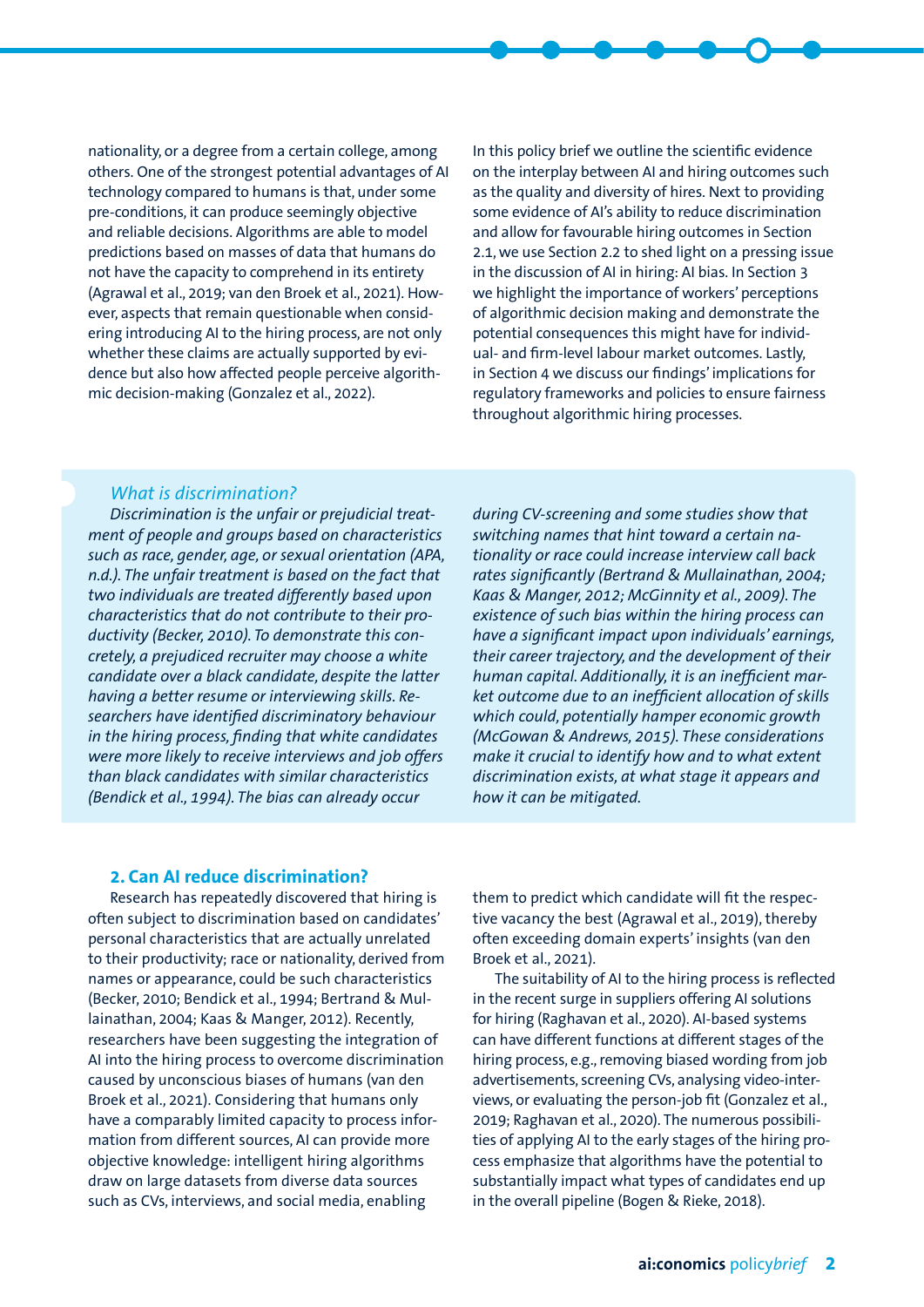Currently, the prime organisational reasoning to implement algorithmic hiring is to increase efficiency and optimize recruitment metrics such as: time to hire, cost per hire, quality of hire, and employee retention (Bogen & Rieke, 2018; Gonzalez et al., 2019). Furthermore, AI's ability to reduce interpersonal bias (van den Broek et al., 2021) contributes to organisational objectives related to promoting diversity and inclusion (Bogen & Rieke, 2018). Practitioners' journals such as Forbes (Windley, 2021), Harvard Business Review (Chamorro-Premuzic & Akhtar, 2019) and Business Insider (Garfield, 2017) have acknowledged the benefits of using AI in hiring while promoting a cautious approach when it comes to relying on algorithms too much, implying that there are two sides to the story. Accordingly, academia has begun to investigate whether AI actually reduces discrimination in hiring or potentially even exacerbates it. The following sections elaborate on identified opportunities and threats of using AI in hiring.

#### *2.1 AI vs. humans: who achieves better hiring outcomes?*

Within the hiring process, CV screening is an area that has been identified as a source of discrimination (e.g., Bertrand & Mullnaithan, 2004). Two studies (Cowgill, 2020; Li et al., 2020) have designed AI algorithms to screen CVs and compared them to human performance. Li et al. (2020) view hiring as a bandit problem where a decision maker must balance exploration with exploitation. In this context hiring firms attempt to balance selecting candidates from groups with proven track records (exploitation) against sourcing from underrepresented groups (exploration). Current hiring algorithms based on training data predict positive outcomes for those groups with a proven track record, disregarding candidates from groups that might have untraditional backgrounds but may still excel in the job. Including this exploration into hiring algorithms may be one step toward a more inclusive approach (Li et al., 2020) which is in line with the notion of building a more diverse pool of candidates (Bogen & Rieke, 2018).

Accordingly, Li et al. (2020) compare human recruiters with three algorithms: two trained by supervised learning and one incorporating an increased degree of uncertainty, i.e., an "exploration bonus". The findings show that the exploration algorithm results in substantially higher shares of underrepresented groups in the selection process. Not only does this algorithm perform significantly better than the human, but it also performs better than the two

supervised algorithms. An important result to note is that both the supervised learning algorithms designed in this study performed weaker than humans when it came to select a diverse group of candidates, highlighting the potential of algorithms to further entrench biases, discussed below in more detail. The authors highlight the importance of algorithm design to its performance: not all algorithms will perform the same, and this is an important factor to consider when faced with a market of choices.

In an experimental hiring setting, Cowgill (2020) finds that an algorithm selected CVs of candidates who were better performing, more likely to pass interviews and more likely to receive job offers. Furthermore, the algorithm increased the number of non-traditional hires, including women, racial minorities, candidates without referrals, from non-elite colleges, and those with no prior work experience. Superficially, it seems the algorithm was trained with similar methods (i.e., LASSO and other standard machine learning techniques) to the supervised algorithms in Li et al. (2020), who found that these algorithms could further entrench bias. The contrasting results indicate a need for future research to build a consensus on the performance of algorithms. Incorporating different algorithmic designs, such as the exploration algorithm used by Li et al. (2020), could lead to more in-depth analyses and provide more insight into how discrimination could be reduced. Furthermore, as highlighted by Cowgill (2020), the composition of the training dataset could lead to differential results. In his models, the author demonstrates how more or less statistical noise in decision making could impact the results. Therefore, it is of vital importance to replicate the results of such studies using differently composed training data.

Beyond CV screening, AI could also be used to analyse job suitability tests. These are questionnaires sent out prior to selection for recruiters to factor into their decisions. Hoffman et al. (2018) test the outcomes of such an AI and find positive effects on the tenure of successful hires vis-a-vis the previous human-led regime. Moreover, they investigate if the quality of hires is higher when recruiters follow the algorithm's recommendation or when they actively overrule its recommendations. They show that recruiters that overrule the algorithm make worse decisions, their selected workers have shorter employment durations and were not more productive. Their study contributes to the evidence that an AI may offer an improvement over a human recruiter: not only at identifying better performing candidates but identifying a more diverse set of candidates as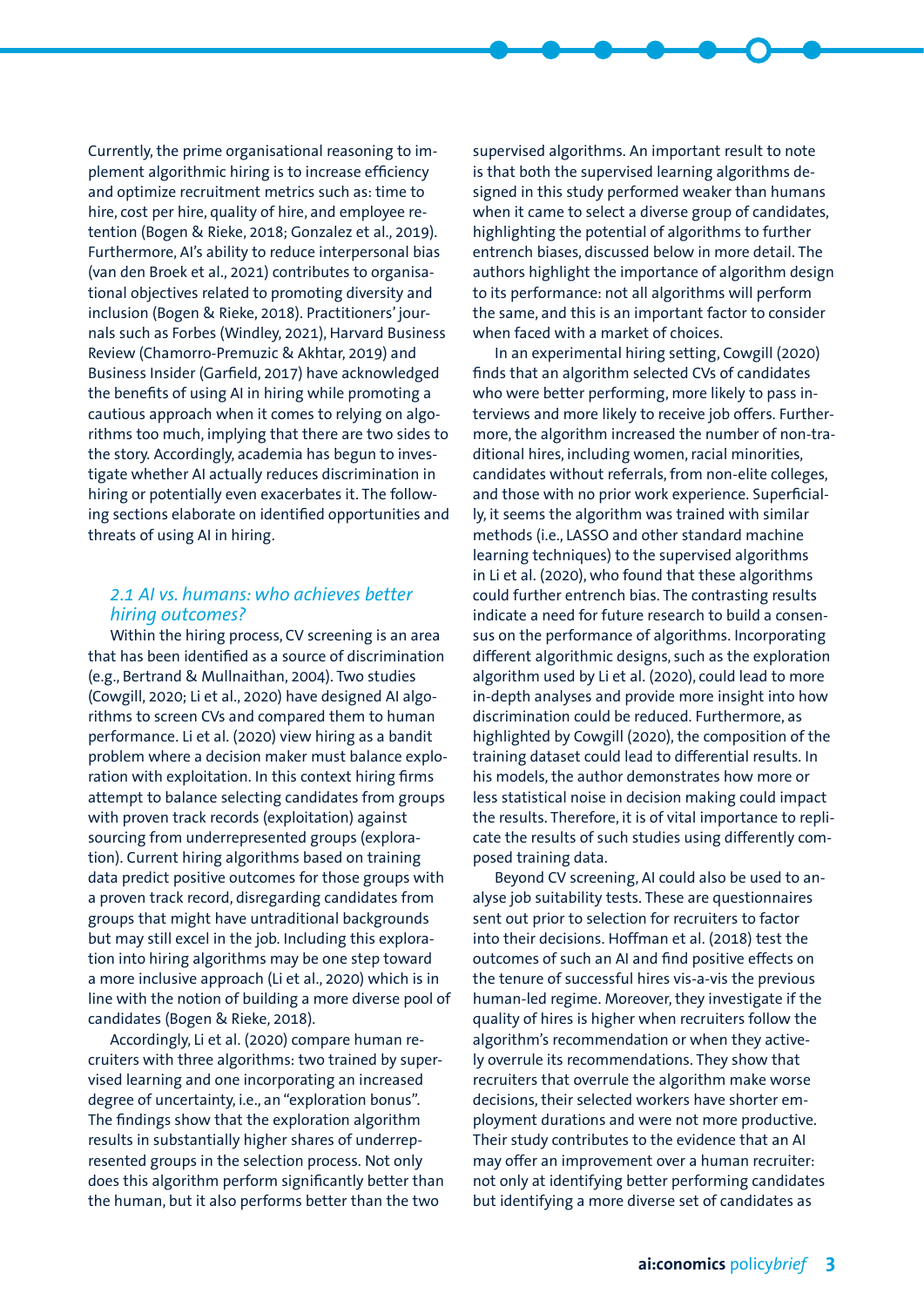well. The employed algorithm was proprietary (Hoffman et al., 2018) and there is little discussion of its design, or what method of learning the algorithm uses. Revealing the model technology and the data utilized to train the model would be necessary for a final, objective assessment of the AI technology, as discussed above.

#### *2.2 Caution: Not every AI is unbiased*

In the above section we have outlined some cases where an AI could improve upon a human decision maker and reduce discriminatory outcomes in the hiring process. However, we have also demonstrated that different algorithms can result in different outcomes. As highlighted by the supervised learning algorithms in Li et al. (2020), there is a risk that an algorithm could further entrench bias. Combined with this, there exist multiple media stories highlighting the potential for AI algorithms reinforcing bias instead of reducing it as well as studies highlighting AI bias in other areas, such as facial recognition tools (Leslie, 2020). Therefore, this section is devoted to uncovering the underlying sources of AI bias, together with examples highlighting how AI bias emerges.

Current AI algorithms rely heavily on training data created by humans, and predominantly learn using a combination of several statistical approaches applied to the training data. This method of learning is generally labelled machine learning or deep learning (OECD, 2019). A recent literature study (Cecere et al., 2021) identified the root causes of AI bias as mainly arising from the use of (i) *unrepresentative data* and *training samples*, (ii) *mislabelled outcomes* and (iii) *biased programmers* (Cecere et al., 2021; Cowgill, 2020; Cowgill & Stevenson, 2020; Cowgill & Tucker, 2020). Algorithms are not created intelligent; they have to be trained on data before being applied to the real world. The algorithm takes this data and assumes that it is representative of the real world, and hence assumes that its decisions are applicable to both the training data and the real world. If the training data is biased or unrepresentative, the algorithm could naively replicate the selection processes that created the unrepresentative data, therefore entrenching the bias (Cowgill & Tucker, 2020; Kleinberg et al., 2018). Moreover, since AI algorithms tend to be trained, and later learn from individuals' past behaviours and characteristics, discrimination is likely to occur in a vicious cycle (Cecere et al., 2021). In the context of hiring, if the AI training data had been built on historical employment data, which, e.g., contains an implicit bias favouring white men over Afro-American and

Hispanic employees, then the algorithm may detect such patterns, and disregard certain groups of applicants. The decision-making could then be in favour of the overrepresented group, who is historically more likely to be chosen for a job interview (Köchling & Wehner, 2020; Tambe et al., 2019). Global tech giant Amazon serves as a prime example in this scenario: In 2018, the company discovered that its AI-powered recruitment system was based on historical job performance data, which was severely male-dominated, and in return, contained higher performance scores for white men. As a result, trained on that selection of information, the algorithm gave higher scores to white male applicants, while it was selecting out women and candidates with attributes associated with women (Tambe et al., 2019).

Algorithmic distortion can also be linked to mislabelling of some outcomes in the training data. This might arise due to subjective tastes of human decision-makers or failed statistical reasoning (Cowgill & Tucker, 2020). In a recent study, Obermeyer et al. (2019) highlight the importance in choosing relevant labels to train the algorithm by documenting important algorithmic disparities that take place in the healthcare sector. They show that at the same level of algorithm-predicted risk, indicating the healthcare needs, less healthy black patients received similar risk scores to healthier white patients, while in fact, they exhibit more severe cases of diabetes, high blood pressure, cholesterol, and anaemia. The reason for such racial bias is because the healthcare algorithm's prediction is based on healthcare costs rather than illnesses, and since less money is spent on black patients who have the same level of need, the algorithm falsely concludes that black patients are as healthy as the white patients (Obermeyer et al., 2019). This example shows a potential consequence that might arise as a result of incorrectly labelled outcomes; the training data labels low-cost patients as healthy, while in some cases these low costs are due to unequal access to healthcare and socio-economic status (Cecere et al., 2021; Cowgill & Tucker, 2020; Obermeyer et al., 2019).

AI developers and programmers who oversee the writing, labelling, and training of the algorithms might also have an influence in generating algorithmic biases, especially if they lack technical knowledge on AI ethics or have significant biases themselves. The existence of such "biased programmers" may produce unrepresentative training samples, mislabelled outcomes, and/or they might fail to pay adequate attention to available training examples and measures of accuracy during the development process (Cowgill & Tucker, 2020).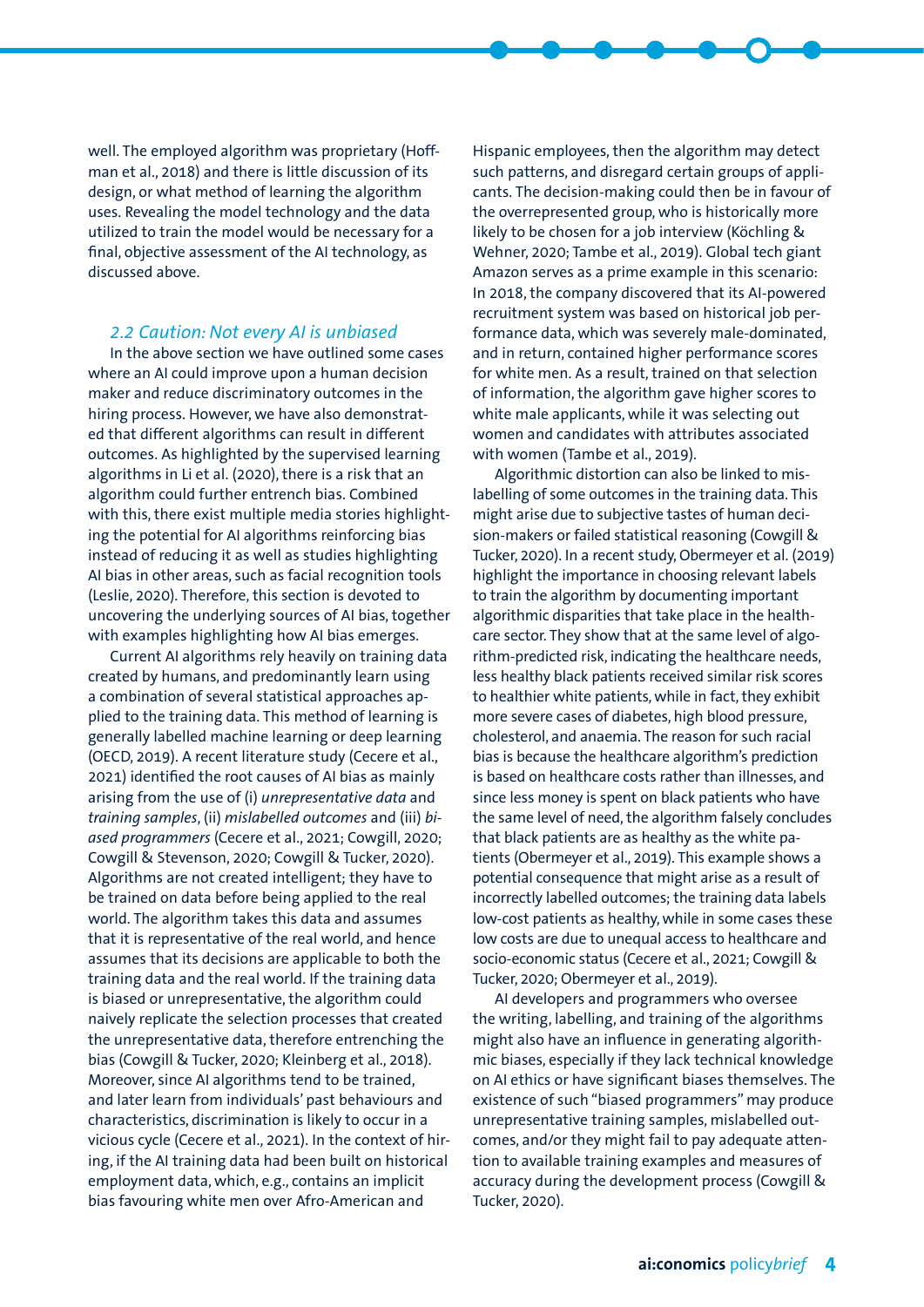Attempting to investigate the formation and prevalence of main sources to AI bias, Cowgill et al. (2020) study whether AI bias more likely results from biased training data or biased programmers. The results of their field experiment demonstrate that biased training data is the main contributor to biased predictions, and that AI developers are highly representative, and might exhibit biases that are transferred to the algorithms they develop (Cecere et al., 2021; Cowgill et al., 2020). In short, while each source of AI bias is case-specific, the underlying mechanism stems from the fact that human biases carry over to AI-based approaches. AI algorithms produce discriminatory and biased outcomes if their trained data and samples are either inaccurate or biased (Köchling & Wehner, 2020; Mujtaba & Mahapatra, 2019). If the data consists of some degree of cultural or personal bias, then an AI algorithm can inherit and replicate the bias, producing unfair outcomes, such as underor overrepresentation of certain population groups. The resulting discriminatory outcome therefore raises questions on the trustworthiness of AI systems (Lee, 2018; OECD, 2019).

In light of the above discussions, understanding the training data fed to the AI carries great importance to gauge its ability to reduce or exacerbate discrimination. If an AI is trained on discriminatory data, the above evidence points to the fact that it would further entrench biases. This suggests that alongside the algorithm design choices, the existing data is critical to assess when choosing an AI tool, as the different levels of bias within the training data necessitate different algorithmic approaches.

#### **3. Perceptions of algorithmic decisions: trust vs. doubt?**

While the evidence laid out above reviews AI as a tool to reduce discrimination, the use of AI in the recruitment process raises other concerns beyond discrimination. Although AI can reduce discrimination and this reduction can be accurately tested, it may still be an inappropriate tool for hiring. One major concern is whether individuals who are subjected to algorithmic decisions perceive them to be fairer than human decisions, irrespective of whether they are actually fairer or not (Lee, 2018). This human perception is important for two reasons, firstly if a candidate perceives an algorithm, and hence the recruitment process, to be unfair, then they may not apply or accept an offer for a position. Such self-selection of workers can have a negative impact on the hiring organisation as the candidate may have led to greater productivity

gains than an alternative, leading to lower overall output and growth. The alternative candidate may be so ineffective that they need to be replaced, further driving up costs through increased employee turnover and inefficient skill allocation. Secondly, if a candidate decides to join an organisation despite having misgivings about the hiring process, this could lead to a breakdown in trust between the employer and the employee. This lack of trust can have an impact on job tenure and consequently cause employee turnover, which is considerably costly for organisations, estimated upwards of \$16 billion per year for American companies (Scott, 2017). Therefore, ensuring candidates' satisfaction with the recruitment process and trust in the fairness of the hiring decision can be seen as a net benefit to organisations.

Given this, it is pertinent to discuss whether individuals' perceptions of hiring algorithms are positive or negative, and the potential mechanisms behind these perceptions. Newman et al. (2020) find that hiring decisions made by an AI are perceived to be less fair than identical human decisions. Similarly, Acikgoz et al. (2020) show that interviews conducted by an AI are perceived to be less fair than ones conducted by a human. Adding to this, Gonzalez et al. (2019) find that workers have less trust in organisations that use algorithms as decision makers in hiring. Gonzalez et al. (2022) outline potential mechanisms for the trust gap between human and algorithmic decision making. Applicants often have limited information on how an AI is used in a particular decision-making process or may not be able comprehend or process such information if it is available. They will then use simple mental heuristics to evaluate the relative fairness, potentially drawing upon media stories which may promote rather negative outcomes. Applicants may also perceive AI decisions to be less fair due to an unfamiliarity with AI itself and the decision-making process in which the AI is embedded, whilst they may have a better understanding of a human based decision process, thus providing them with more information to evaluate the fairness.

These potential mechanisms may be alleviated with greater transparency about the use of AI. Whilst a firm may easily be able to explain where in a process an AI is implemented and whether it has the final decision power, it is more difficult for candidates to comprehend on what grounds an AI comes to a decision. Modern AIs are trained using neural networks and deep learning techniques, these are opaque techniques as it is not known exactly how an AI comes to its decisions. Researchers are working towards explainable AI (see Arrieta et al., 2020 for a discussion)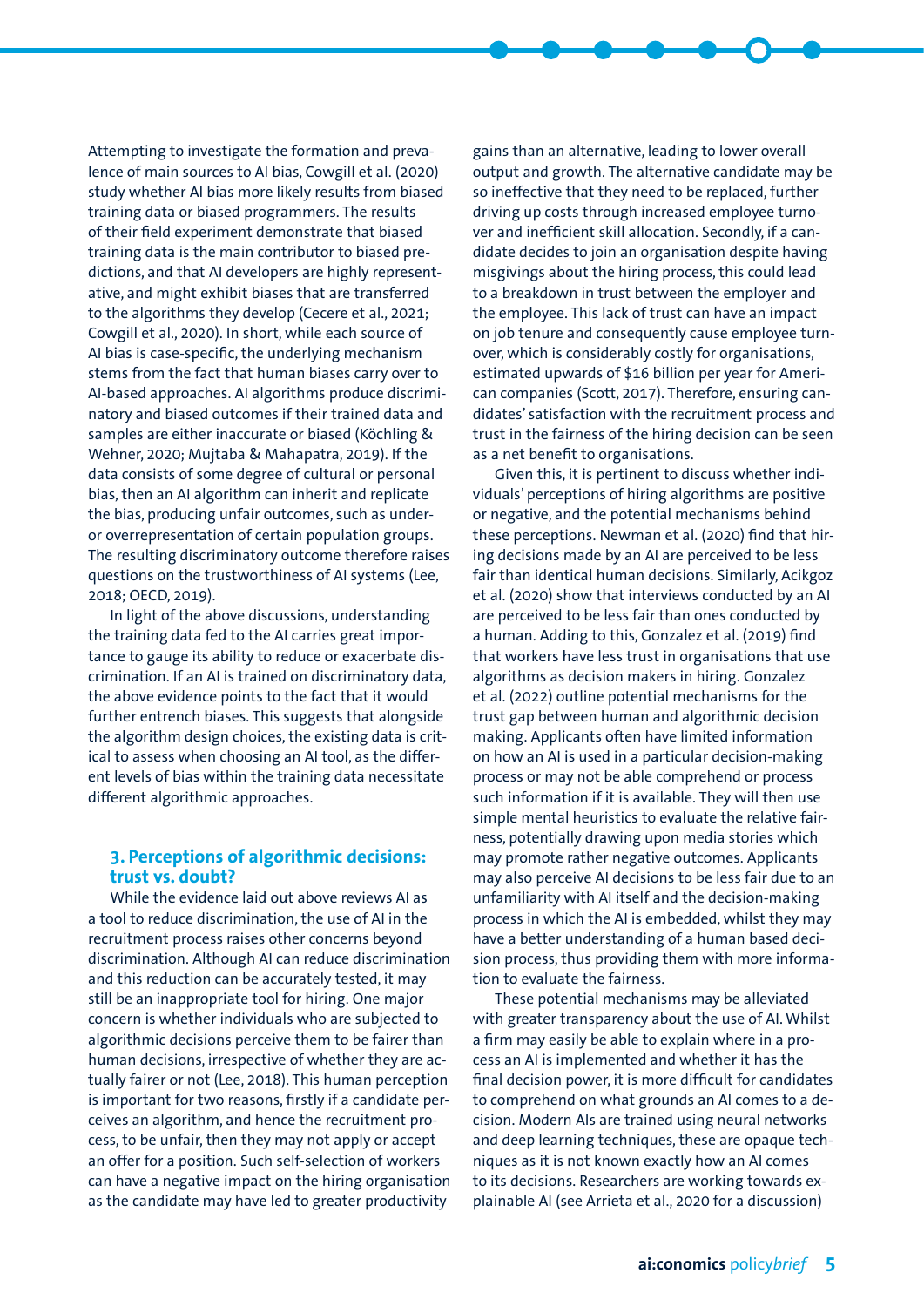to allow for a deeper understanding of its respective decision processes. This is important to develop if AI is to become 'trustworthy'.

#### **4. Policy implications**

What are the current regulatory efforts to ensure AI is human-centric, trustworthy, and safe? In its proposed AI Act (European Commission, 2021) the European Union classifies the use of AI for recruitment as high risk. Under this classification, an AI technology used for recruitment is not banned but rather is regulated and has to fulfil a number of conditions such as creating a risk management system, transparency conditions and human oversight. The risk management system requires the identification and analysis of the known and foreseeable risks, estimation and evaluation of these risks, and possible risks identified in post-market monitoring. The possibility of AI naively replicating human bias is one of the primary risks raised in this policy brief and is one that would have to be considered under this legislation. Tackling another one of the concerns raised by this policy brief are the transparency requirements, requiring that users be able to interpret the system's output and comprehend its intended purpose. This works towards allaying some of the concerns regarding people's perceptions of AI and its relative trustworthiness. If these transparency requirements are met, it may contribute towards building trust, however, this is not guaranteed and future work identifying whether these requirements do so and what else can be done to build trust is necessary.

There are reasons to believe that the AI Act works towards some of the challenges outlined above. One of the primary questions raised by this legislation is whether the costs stifle the innovation and use of AI algorithms through an overly heavy administrative burden (Czarnocki, 2021). In the other direction, there are concerns that policies such as the AI Act requiring some forms of auditing do not go far enough to weed out harmful tech. Sloane (2022) highlights this when discussing a New York City legislation requiring auditing of hiring algorithms, arguing that these audits do not sufficiently assess the suitability of tech. These are debates that will continue elsewhere but need to be considered when assessing the impact of policies on AI in hiring.

Given that the AI Act has not gone into legislation yet, it is too early to adequately assess its impact, however, it is an interesting and important development that will heavily impact the future trajectory of AI in the European Union.

#### **5. Conclusion**

The above discussions highlight that AI has great potential as a tool to reduce discrimination in hiring. They provide suggestive evidence that an AI can increase the diversity of successful candidates whilst also leading to better performing candidates overall. However, well documented use cases, such as the above-mentioned discriminatory recruiting algorithm at Amazon, highlight the need to act cautiously. As described, the way that AI currently learns, has a strong element of human interaction. Whether this be in curating the training data used by the AI, labelling this data or labelling outcomes, bias can transfer from the human to the AI. The AI can consequently further entrench biases, maintaining or even exacerbating discrimination. The results of the supervised algorithms in Li et al. (2020) hint at this possibility, with the better performing exploration algorithm designed specifically to select a wider range of candidates. This highlights the importance of design choices to the performance of algorithms: if designed poorly, an AI could naively replicate unconscious biases displayed by humans, thus defeating its purpose of objective hiring.

As shown by the research into individuals' perceptions of AI in hiring, individuals may not trust decisions made by an AI, even if those decisions are as fair or fairer than those made by a human. This result highlights the need for transparency wherever an AI is used. Humans tend to mistrust the unknown, which leads us to the conclusion that to achieve greater acceptance toward and participation in algorithmic hiring, transparency and openness are crucial. Whilst the explainability of AI is still in its infancy, transparency from users and vendors of AI recruitment tools about the design choices and the training data used would help to build trust between humans and machines. Technologies do not develop deterministically; AI is not going to instinctively evolve to become more or less discriminatory. Within each technological trajectory there are numerous choices that need to be made about the design and use of an artifact. Therefore, AI technologies will be more transparent and, thus, more explainable by cautiously made decisions that are explicitly documented in detail and made available for the people concerned.

This policy brief has attempted to shed light on the role of AI in hiring and some of the crucial choices that can be made with this technology. When designing or using an AI, it is vital to consider the data that it is trained on, the method used to train the AI, and the selection criteria used.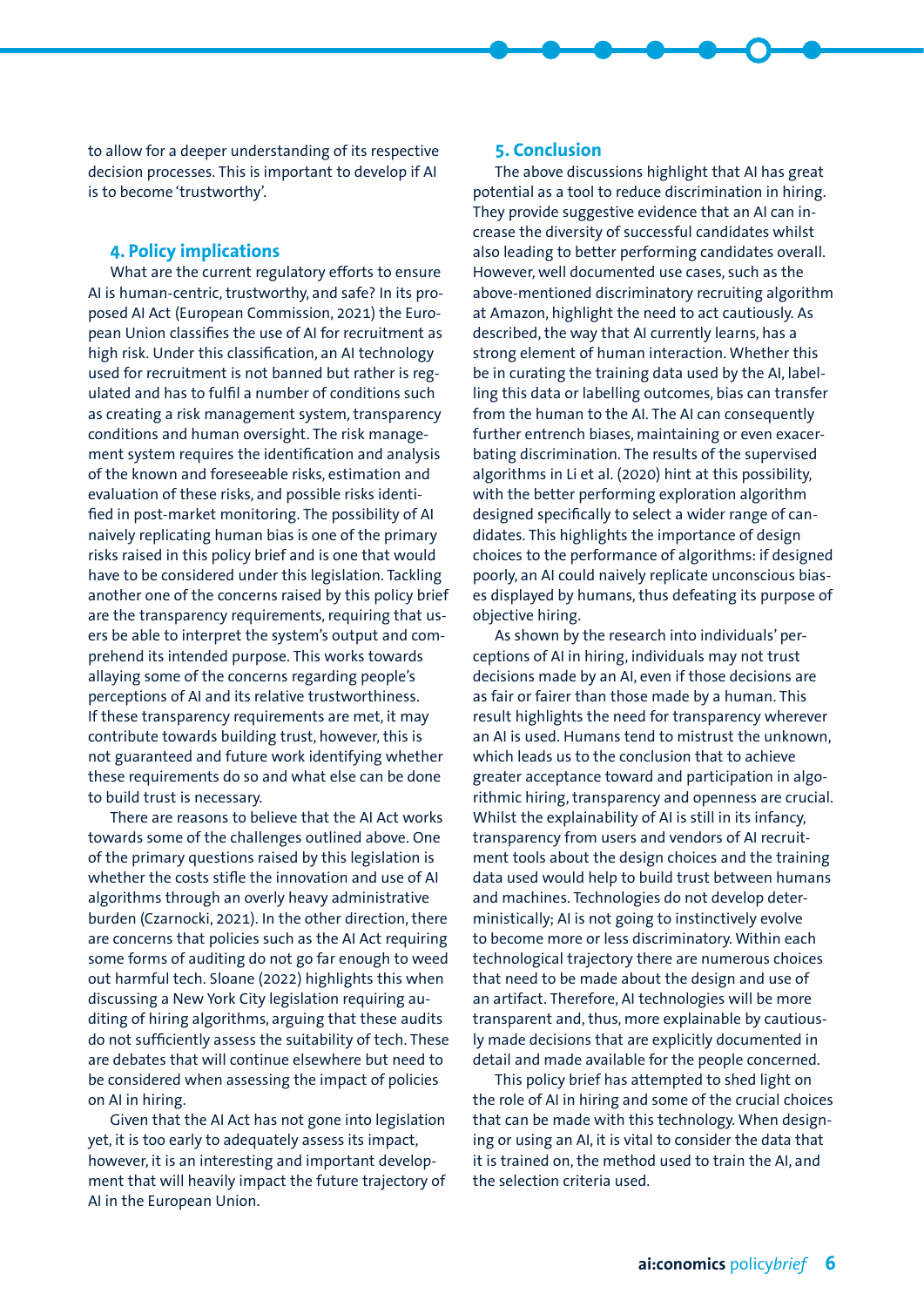#### **References**

- Acikgoz, Y., Davison, K. H., Compagnone, M., & Laske, M. (2020). Justice perceptions of artificial intelligence in selection. *International Journal of Selection and Assessment*, *28*(4), 399–416. [https://doi.org/10.1111/](https://doi.org/10.1111/ijsa.12306) [ijsa.12306](https://doi.org/10.1111/ijsa.12306)
- Agrawal, A., Gans, J. S., & Goldfarb, A. (2019). Artificial Intelligence: The Ambiguous Labor Market Impact of Automating Prediction. *Journal of Economic Perspectives*, *33*(2), 31–50. <https://doi.org/10.1257/jep.33.2.31>
- American Psychological Association (APA). (n.d.). *Discrimination: What it is, and how to cope*. Retrieved May 2, 2022, from [https://www.apa.org/topics/racism](https://www.apa.org/topics/racism-bias-discrimination/types-stress)[bias-discrimination/types-stress](https://www.apa.org/topics/racism-bias-discrimination/types-stress)
- Arrieta, A. B., Díaz-Rodríguez, N., Del Ser, J., Bennetot, A., Tabik, S., Barbado, A., García, S., Gil-López, S., Molina, D., & Benjamins, R. (2020). Explainable Artificial Intelligence (XAI): Concepts, taxonomies, opportunities, and challenges toward responsible AI. *Information Fusion*, *58*, 82–115.
- Banks, R. R., & Ford, R. T. (2008). (How) does unconscious bias matter: Law, politics, and racial inequality. *Emory LJ*, *58*, 1053.
- Becker, G. S. (2010). *The economics of discrimination*. University of Chicago press.
- Bendick Jr, M., Jackson, C. W., & Reinoso, V. A. (1994). Measuring employment discrimination through controlled experiments. *The Review of Black Political Economy*, *23*(1), 25–48. [https://doi.](https://doi.org/10.1007%2FBF02895739) [org/10.1007%2FBF02895739](https://doi.org/10.1007%2FBF02895739)
- Bertrand, M., & Mullainathan, S. (2004). Are Emily and Greg more employable than Lakisha and Jamal? A field experiment on labor market discrimination. *American Economic Review*, *94*(4), 991–1013. [https://www.doi.](https://www.doi.org/10.1257/0002828042002561) [org/10.1257/0002828042002561](https://www.doi.org/10.1257/0002828042002561)
- Bogen, M., & Rieke, A. (2018). *Help wanted: An examination of hiring algorithms, equity, and bias.* Upturn. Retrieved April 2, 2022, from [https://www.upturn.org/work/help](https://www.upturn.org/work/help-wanted/)[wanted/](https://www.upturn.org/work/help-wanted/)
- Cecere, G., Corrocher, N., & Jean, C. (2021). *Fair or Unbiased Algorithmic Decision-Making? A Review of the Literature on Digital Economics. A Review of the Literature on Digital Economics. SSRN.* [https://ssrn.](https://ssrn.com/abstract=3943389) [com/abstract=3943389](https://ssrn.com/abstract=3943389)
- Chamorro-Premuzic, T., & Akhtar, R. (2019). *Should Companies Use AI to Assess Job Candidates?* Harvard Business Review. Retrieved April 26, 2022, from [https://](https://hbr.org/2019/05/should-companies-use-ai-to-assess-job-candidates) [hbr.org/2019/05/should-companies-use-ai-to-assess](https://hbr.org/2019/05/should-companies-use-ai-to-assess-job-candidates)[job-candidates](https://hbr.org/2019/05/should-companies-use-ai-to-assess-job-candidates)
- Cowgill, B. (2020). Bias and productivity in humans and algorithms: Theory and evidence from resume screening. *Columbia Business School, Columbia*

*University*, *29*. [https://conference.iza.org/conference\\_](https://conference.iza.org/conference_files/MacroEcon_2017/cowgill_b8981.pdf) [files/MacroEcon\\_2017/cowgill\\_b8981.pdf](https://conference.iza.org/conference_files/MacroEcon_2017/cowgill_b8981.pdf)

- Cowgill, B., Dell'Acqua, F., Deng, S., Hsu, D., Verma, N., & Chaintreau, A. (2020). Biased programmers? Or biased data? A field experiment in operationalizing ai ethics. *Proceedings of the 21st ACM Conference on Economics and Computation*, 679–681. [https://doi.](https://doi.org/10.1145/3391403.3399545) [org/10.1145/3391403.3399545](https://doi.org/10.1145/3391403.3399545)
- Cowgill, B., & Stevenson, M. T. (2020). Algorithmic social engineering. *AEA Papers and Proceedings*, *110*, 96–100. <https://www.doi.org/10.1257/pandp.20201037>
- Cowgill, B., & Tucker, C. E. (2020). Algorithmic fairness and economics. *Columbia Business School Research Paper*. SSRN.<https://dx.doi.org/10.2139/ssrn.3361280>
- Czarnocki, J. (2021). *Good intentions, unintended consequences? How the Proposal for the AI Act might kick innovation out of the EU*. CITIP Blog. Retrieved May 3rd, 2022, from [https://www.law.kuleuven.be/citip/blog/](https://www.law.kuleuven.be/citip/blog/good-intentions-unintended-consequences/) [good-intentions-unintended-consequences/](https://www.law.kuleuven.be/citip/blog/good-intentions-unintended-consequences/)
- European Commission. (2021). *Proposal for a Regulation of the European Parliament and of the Council. Laying Down Harmonised Rules on Artificial Intelligence (Artificial Intelligence Act) and Amending Certain Union Legislative Acts*. [https://artificialintelligenceact.eu/the](https://artificialintelligenceact.eu/the-act/)[act/](https://artificialintelligenceact.eu/the-act/)
- Garfield, L. (2017). *A startup claims to have finally figured out how to get rid of bias in hiring with artificial intelligence*. Business Insider. Retrieved April 28th, 2022, from [https://www.businessinsider.com/hiring-diversity](https://www.businessinsider.com/hiring-diversity-brain-games-artificial-intelligence-automation-2017-9)[brain-games-artificial-intelligence-automation-2017-9](https://www.businessinsider.com/hiring-diversity-brain-games-artificial-intelligence-automation-2017-9)
- Gonzalez, M., Capman, J., Oswald, F., Theys, E., & Tomczak, D. (2019). "Where's the I-O?" Artificial Intelligence and Machine Learning in Talent Management Systems. *Personnel Assessment and Decisions*, *5*(3). [https://doi.](https://doi.org/10.25035/pad.2019.03.005) [org/10.25035/pad.2019.03.005](https://doi.org/10.25035/pad.2019.03.005)
- Gonzalez, M. F., Liu, W., Shirase, L., Tomczak, D. L., Lobbe, C. E., Justenhoven, R., & Martin, N. R. (2022). Allying with AI? Reactions toward human-based, AI/MLbased, and augmented hiring processes. *Computers in Human Behavior*, *130*. [https://doi.org/10.1016/j.](https://doi.org/10.1016/j.chb.2022.107179) [chb.2022.107179](https://doi.org/10.1016/j.chb.2022.107179)
- Hoffman, M., Kahn, L. B., & Li, D. (2018). Discretion in hiring. *The Quarterly Journal of Economics*, *133*(2), 765–800. <https://doi.org/10.1093/qje/qjx042>
- Kaas, L., & Manger, C. (2012). Ethnic discrimination in Germany's labour market: A field experiment. *German Economic Review*, *13*(1), 1–20. [https://doi.org/10.1111/](https://doi.org/10.1111/j.1468-0475.2011.00538.x) [j.1468-0475.2011.00538.x](https://doi.org/10.1111/j.1468-0475.2011.00538.x)
- Kleinberg, J., Ludwig, J., Mullainathan, S., & Rambachan, A. (2018). Algorithmic fairness. *AEA Papers and Proceedings*, *108*, 22–27. [https://www.doi.org/10.1257/](https://www.doi.org/10.1257/pandp.20181018) [pandp.20181018](https://www.doi.org/10.1257/pandp.20181018)